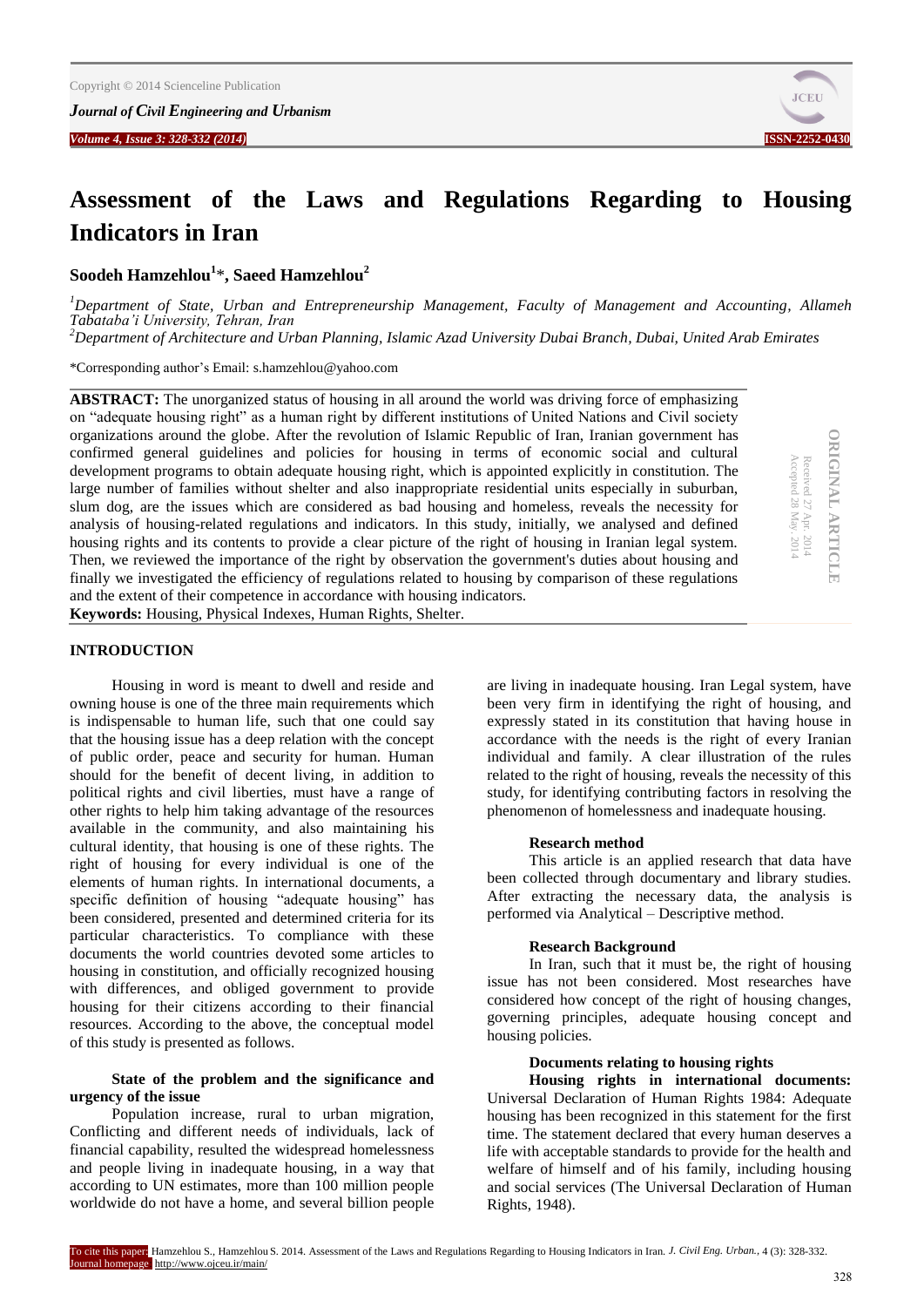1-International Covenant on Economic, Social and Cultural Rights 1966: In this statement adopted by UN member, the right to adequate housing has been recognized, and the governments have an obliged to take appropriate steps (International Covenant on Economic. Social and Cultural Rights, Article 11 of the UN General Assembly, 1966).

2-Convention for the Protection of Vulnerable Groups: Adequate housing has been confirmed by Convention on the Elimination of Racial Discrimination in a way that: the member states are committed to eliminate racial discrimination and the right of all, without discrimination based on race, color, nationality or ethnic origin and ensure with respect to equality before the law of housing (Athari, 2003).

3-Global Shelter Strategy to the Year 2000 (1988): All governments without exception, are committed to the provision of shelter, in a way that all the citizens, even if they are poor, have a right to expect from their governments that accept fundamental commitment to the protection and promotion of their homes and neighborhoods, rather than damage or destruction of them (The Global Strategy if Shelter until the Year 2000, 1988, paragraph 13).

4-The second session of the Human Settlements 1996: At this meeting adequate housing is defined as:

5-"Adequate shelter is not merely a roof over everyone's head, rather adequate shelter means appropriate comfort, suitable environment, physical access and security, structural stability and durability, lighting, adequate ventilation and heating systems, adequate basic infrastructure including sanitation and waste disposal, good quality environmental, adequate health, and etc. considering all these items, regarding to people's afford to be provided (Declaration of the Second Conference on Human Settlements, 1996).

**Housing Rights in Iranian domestic rules:** In the first legal document written in Iran (The constitution and its amendments) there were some point regarding to housing, which were in connection with civil and political rights. According to amendment of Article 13 of the constitution the emphasis is on respect for housing of individuals: "Everyone's houses are kept safe". After Iran Revolutions, in constitution, various aspects of housing rights are mentioned. Article 3 of the Law has pointed the major objectives and Clause 12 of this Article pointed government's economic policy and with and explicit appeals for necessity of having house of citizens, one of the most fundamental economic purposes of government is elimination of any deprivation in regard to housing. The most important principle of this law which is linked to the concepts of economic, social and cultural is Article 31, in which: "Having house according to the needs, is the right of every Iranian individual and family and the government shall provide the implementation of this Article in accordance with priority for those who need more, especially workers and peasants."

According to Article 43 of the constitution, to meet the basic needs including housing has been discussed. Also Article 22, emphasis on respect for housing. This set of principles, enshrined in the constitution of Iran shows that the right of housing is a fundamental right in Iran (Bahmani Qajar, 2011)

# **Explaining the concept of housing:**

**A. Housing Terminology:** The word Housing means "the place of settlement". Housing has different dimensions, and is a physical place, which is considered as shelter and the basic needs of the household. In this shelter, some of the basic needs of the household or individual such as food, rest and protection against weather conditions is provided (Ahari and Amini Jadid, 1996). Defining the general concept of housing is not a residential unit, but also it includes all residential environments. And in other words, housing is more than a mere physical shelter (Mokhber, 1984).

**B. Adequate Housing:** Adequate housing means each human including woman, man, child and youngster has the right to have a safe house and society, since the word Adequate related to Housing is influenced by social, economic, cultural, weather, climate, etc. International Covenant on Economic, Social and Cultural the following has been introduced as indicators of "adequate" housing:

- Legal security of tenure: This means that all people in all conditions of life are secured against forced eviction, extortion, harassment and other threats. Governments are obligated by law to provide security.

- Habitability: The housing must have adequate space, physical security, protection against weather, wind, rain, cold and heat, and protection against risks to health, such as structural hazards and disease, provide for residents.

- Accessibility: housing must be accessible to people who are in an inappropriate situation (Elderly, children, women, the disabled, psychiatric patients).

- Affordability: housing financial costs should be at a level that does not impede the supply of other basic expenses and governments must be ensured that all housing costs should be adequate in accordance with all the level of income and support those who cannot afford adequate housing.

- Availability of services, materials, facilities and infrastructures: adequate housing must permanently be equipped with safe Drinking Water, Fuel for cooking, temperature, lighting, sewage and washing facilities, means of food storage, waste disposal and emergency services.

- Cultural Adequacy: The way housing is constructed according to, materials used and their supporting policies must be the cultural and housing diversity depiction. Housing development and modernization, while provides modern facilities of technology, shall keep the cultural interests (Centre for Human Rights Studies)

**C. Housing Index:** These indicators help housing major policy-makers to obtain a clear picture of housing conditions in the past, present and future. For this reason, that housing indicators can be the main tool and the base for planning (Arjomand, 2002).

- Economic Indicators: These indicators make it possible to compare and analyze different aspects of housing, such as:

• The ratio of housing costs to total costs and household income.

• The cost of building materials and required land

• The amount of private sector investment.

 Credit facilities provided by banks and credit institutions and government.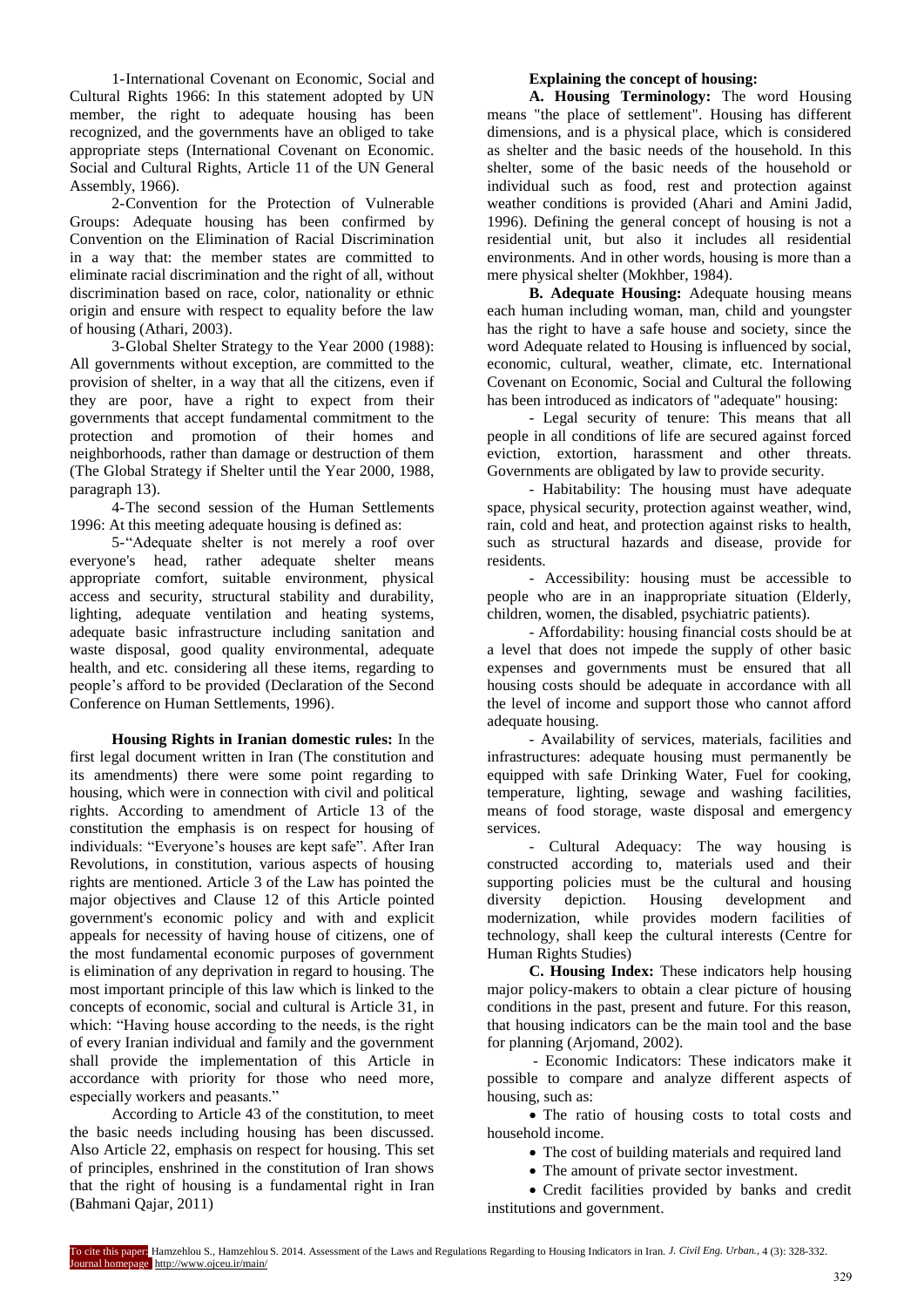Housing production in a year.

- Physical Parameters: Among the key physical topics of housing can be searched for in the following.

• The pattern House building (Single unit, apartment, complex, and tower): according to the needs and requirements of population increase, construction model changes from a single unit to an apartment and then tall buildings.

 Building Density: This index determines the intensity of land use

 Types of Construction materials and methods of construction: Using durable materials and adequate and new construction practices, result the increase of the useful life of the building, therefore protect the physical quality of the building in long-term.

- Social and cultural indicators: Regional differences in culture, traditions, ethnicities, and lifestyles of the people, leading to the formation of certain types of housing (Habibi and Ahari, 1996).

# **Reviewing housing policies in terms of economic development programs, social and cultural rights in Iran**

Production of adequate housing in all countries not only is the manifestations of economic growth, but also meets the social needs and widely effects on mobility and accelerating the economic wheels of the country. For this purpose, the housing issue was one of the most important chapters of law for the five-year program of Iran.

# **First program of economic, social and cultural development (1989-1993)**

The objectives of this program is the change in methods of building, to build durable buildings, increasing the proportion of buildings, the promotion of existing per capita and conducting housing production with less infrastructure and better quality and in accordance with national per capita is 12. The problem of housing in this program includes lack of adequate support from manufacturers, the lack of organized standards, specifically for old buildings, Lack of necessary laws and regulations for the housing sector, in forms of Production cooperatives and utilization cooperatives (The First Economic, Social and Cultural Development Plan for Islamic Republic of Iran)

Important policies of this program include:

 Encourage the private sector - cooperatives and financial institutions to mass production of residential units

• Giving priority to the war-torn areas

• Special facilities to property builders

 Developing and implementing standards to minimize construction costs while maintaining quality (Rahmani, 1996).

The strengths of this program can be attributed to an increase in construction of durable residential buildings and Reduction of the number of single unit residential buildings (Khodabaksh, 2000).

#### **Second program of economic, social and cultural development:**

This program in housing were designed for purposes such as renewal of old buildings, Integration

parts in urban areas of the country, assistance to vulnerable groups (Azizi, 1995) and its main goal was implementation of clean policy (Savings, mass construction and miniaturization (Khazafy, 1999).

The major policies of this program are as follows:

- Reform of the investment process, with emphasis on mass production and miniaturization by reducing investment by using insurance companies and investment firm's guarantee.

-moving into reducing the cost by encouraging the miniaturization, compression, reducing the building construction period and madding standard dimensions and volumes of construction.

- Amending the tax laws related to housing, in order to miniaturization, Compression, making rental housing and protecting and enhancing the cooperative housing (Khazafy, 1999).

# **Third program of economic, social and cultural development**

Reducing the average level of infrastructure of residential units and increasing their life was the aim of this program.

The major policies of this program are as follows:

-gradual payment of banking facilities for the stage construction of low-income group's housing.

Creation of a secondary market and possibility of buying and selling partnership bonds in housing sector in the stock market.

- Amending the rules on payment of subsidies of housing sector to promote consumption pattern of Housing

-Amending the lows of rental houses to gradual decrease of government intervention and increase of private section presentation in local institutions (t The Economic Report of 2003 and monitoring the performance of the first four years of the Third Development Plan of Iran, 2003).

# **Fourth program of Economic, Social and Cultural development:**

Housing section got more attention in the fourth program of Iran's development (2005-2009) So that the Ministry of Roads and Urban Planning (the relevant department) is obliged due to interactions between the housing sector and the national economy and its balance role in improving the quality of life and reducing disparities develop and agree the housing master plan (The Law of the Fourth Economic, Social and Cultural Rights of Iran).

# **The Fifth program of Economic, Social and Cultural development:**

The articles from 167 to 176 of the fifth program of the law devoted to housing in the country, the program in which the following strategies are focused:

- Emphasizing on organizing and supporting the building and supplying of housing.

- Giving the emphasis on empowering approach to organizing informal settlements.

- Allocating at least 50 percent of the resources and facilities to the housing section for old buildings.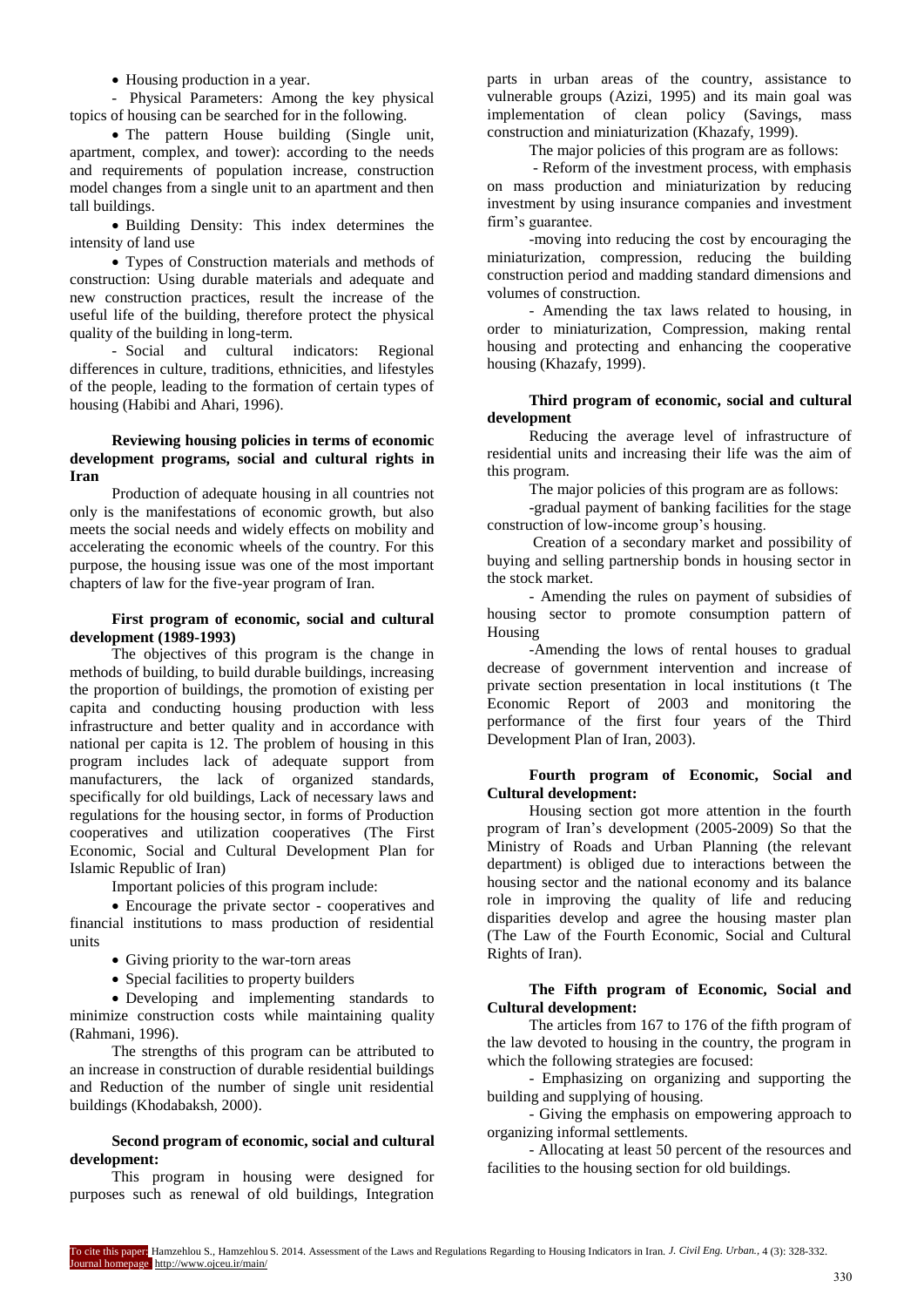- Retrofitting buildings against earthquakes (The low of the fifth Economic, Social and Cultural development Plan for Islamic Republic of Iran).

# **DISCUSSION**

Many indicators have been raised in the first development plan of Iran, such as changes in population indices, average level of infrastructure residential units, materials and construction methods, residential building area, contribution separation of public and private investments, bank credits, etc.; But only the two indicators of household density in housing unit and per capita infrastructure have been used to target, and the other indicators have not played a significant role in developing program.

Average level of infrastructure, construction costs, condition of supplying the residential land are among the indicators mentioned in the second development program. The rehabilitating old buildings and building densities increase were given attention in this program; However, the number of indicators are limited, and there isn't any continuity or consistency between the indicators used and the program goals and policies.

In the third program, seven indicators have been examined; these are: the average of household density in housing unit, the average of people density in housing unit, the average of number of rooms in housing unit, ruggedization, ownership of housing, housing unit facilities, and price indexes.

This program merely was paid attention to the indicator's changes and the positive point of this program was to using more indexes. In the fourth program policies of housing were paid more attention to worn out textures and providing houses for low income group (MASKANE MEHR (in Persian MEHR Housing).

Master Plan of housing was one of the most important activities during this plan; the indicators that have been used in this plan are private investment in the housing sector, the ratio of housing costs to household income, the bank credit facility, the type of construction and pattern making, access to residential services and …

The fifth plan has been set based on the organizing rule and supporting of production and supplying houses in the fourth program and with emphasis on patterns of Iran's Islamic unbanning, Mehr housing for young people and organizing the worn out texture and informal accommodation and Sustainability. After studying rules of Iran's development program and trying to adapt them to economic, physical and social and cultural indicators of housing , The table given below shows that, to how extent , Indicators of housing are taken into consideration in lows of development program.

As it's observed, due to a number of international laws that deal with housing, are much more that Legal substances in Iran, but Article 31 of Iran's constitution, went far beyond the concept of housing rights recognized in the International Covenant and one article is separately dedicated to housing rights and emphasizes on the right of having needed house. The first point that can be seen in the program is neglecting the concept of "housing according to the needs" which is explicitly mentioned in the constitution and is the most important disadvantage of these programs and Also in all development programs

there is greater focus on physical index and unfortunately, there has been little attention to economic indicators. In general it can be said Lack of complying of housing rules with different indicators outlined in the Housing Sector is the main weakness of the legislation that led to the preventing of implementation of the Housing Rights in the country.

#### **CONCLUSION**

Housing Rights is one of the human right that is formally recognized in international treaties and documents of numerous human rights. Iran is trying to meet the right due to the international commitments and special emphasis on housing rights, but unfortunately, as was seen in the low of development programs of country, that have the primary role in shaping housing policies, the needed attention cannot be accessed. The Weakness in legislation and failure to comply with the Housing Index in the laws that is associated with housing, makes that Iran's government never could succeed to realizing the human right of housing.

#### **Recommendations**

Necessity of attention to housing in rules and regulations is mandatory in Iran based on what was mentioned earlier. The following recommendations are cases that are necessary to achieving housing rights as primary human rights.

1. Attention to different walks of life, in providing construction rules and regulations, especially residential units

2. Attention to Sociocultural index of housing

3. Attention to the economic indicators of housing, particularly, providing housing for various income groups

4. Attention to executable guarantees and supervision of designed program to providing housing

5. Attention to qualitative indicators of housing such as safety and desirability of construction

6.Recovery and rehabilitation of existing residential areas to reduce the financial burden imposed on the housing and utilization of available resources

7. Funding and financial support for housing by government

8. Attention to the identical patterns, particularly Islamic identity in housing construction.

#### **REFERENCES**

- Ahari Z, Amini Jadid S. (1996). Experiences of various countries in provision of housing, Ministry of Housing and Urban Development of Iran, pp. 58- 66. Tehran, Iran.
- Arjomand A. (2002). International Human Rights Instruments (Universal Instruments), martyr Beheshti University Press, pp. 251-254. Tehran, Iran.
- Athari K. (2003). International Convention on Elimination of All Forms of Racial Discrimination ratified 1965 "Measuring In throwing new plan: Housing Foundation of Islamic Revolution". Goftegoo Magazine (Humanities), 39:54-63.
- Azizi MM (1995). A housing indices in different countries (research projects), National Land and Housing of